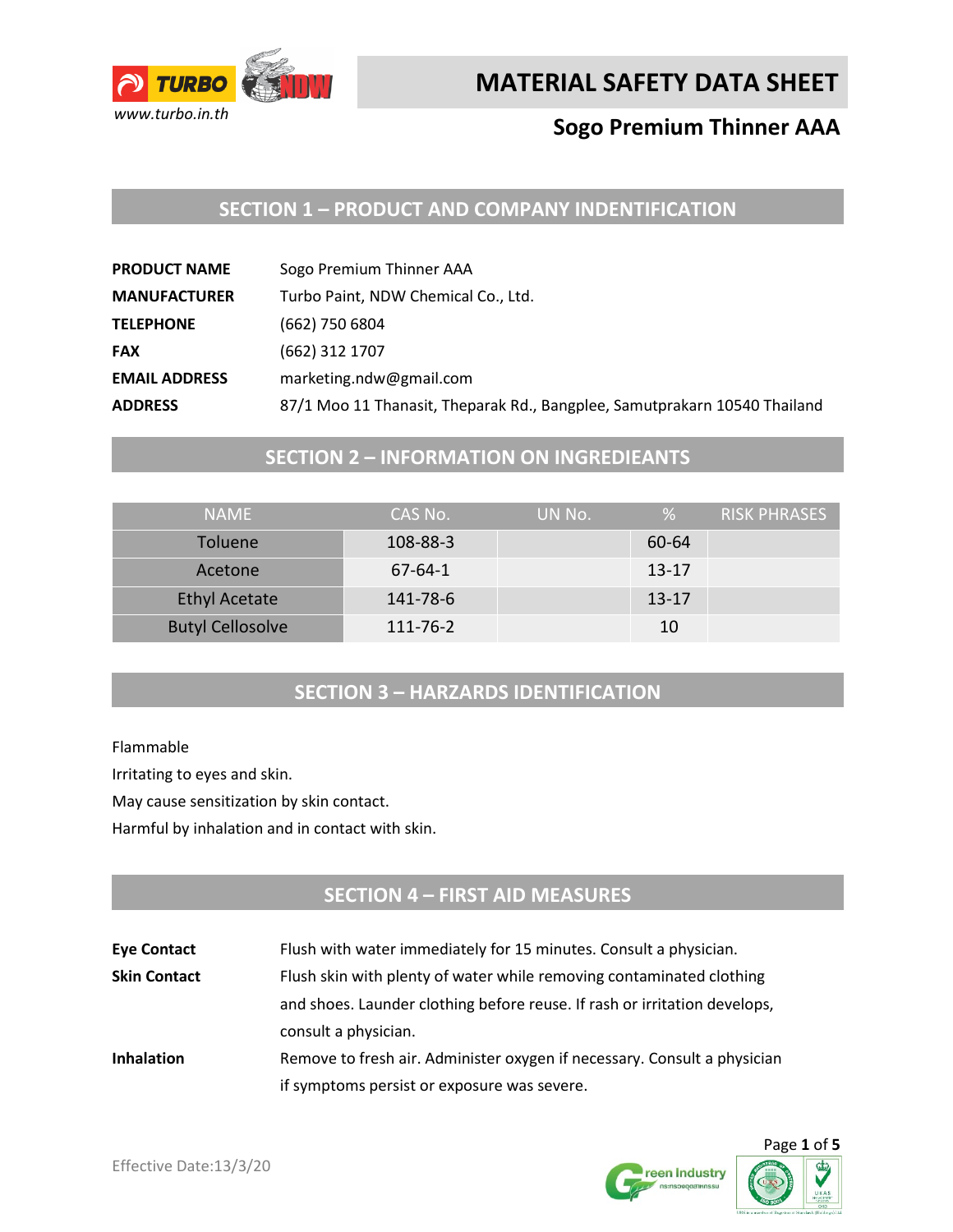

# **MATERIAL SAFETY DATA SHEET**

# **Sogo Premium Thinner AAA**

**Ingestion** If swallowed do not induce vomiting. Seek immediate medical attention.

### **SECTION 5 – FIRE AND EXPLOSION HAZARD DATA**

**Extinguishing Media** Recommended: alcohol resistant foam, CO2, powders, water spray. **Recommendations** Fire will produce dense black smoke. Exposure to decomposition products may cause a health hazard. Appropriate breathing apparatus may be required. Cool closed containers exposed to fire with water. Do not release runoff from fire to sewers or waterways.

#### **SECTION 6 – ACCIDENTAL RELEASE MEASURES**

**Personal Precautions** Exclude sources of ignition and ventilate the area. Avoid breathing vapor or mist. Refer to protective measures listed in sections 7 and 8. **Spill Spill** Contain and collect spillage with non-combustible absorbent materials, e.g. sand, earth, vermiculite, diatomaceous earth and place in container for disposal according to local regulations (see section 13). Do not allow to enter drains or watercourses. Clean preferably with a detergent; avoid use of solvents. If the product contaminates lakes, rivers or sewage, inform appropriate authorities in accordance with local regulations.

### **SECTION 7 – HANDLING AND STORAGE**

**Handling** Do not get in eyes, on skin, or on clothing. Keep container tightly closed when not in use. Wear personal protection equipment. Do not breathe vapors. Wash thoroughly after handling. If pouring or transferring materials, ground all containers and tools. Do not weld, heat, cut or drill on full or empty containers. Avoid breathing vapors or spray mist. **Storage** Keep away from heat, sparks, open flames and oxidizing agents. Keep containers closed. Store in a cool, dry place with adequate ventilation.

# **SECTION 8 – EXPOSURE CONTROLS / PERSONAL PROTECTION**

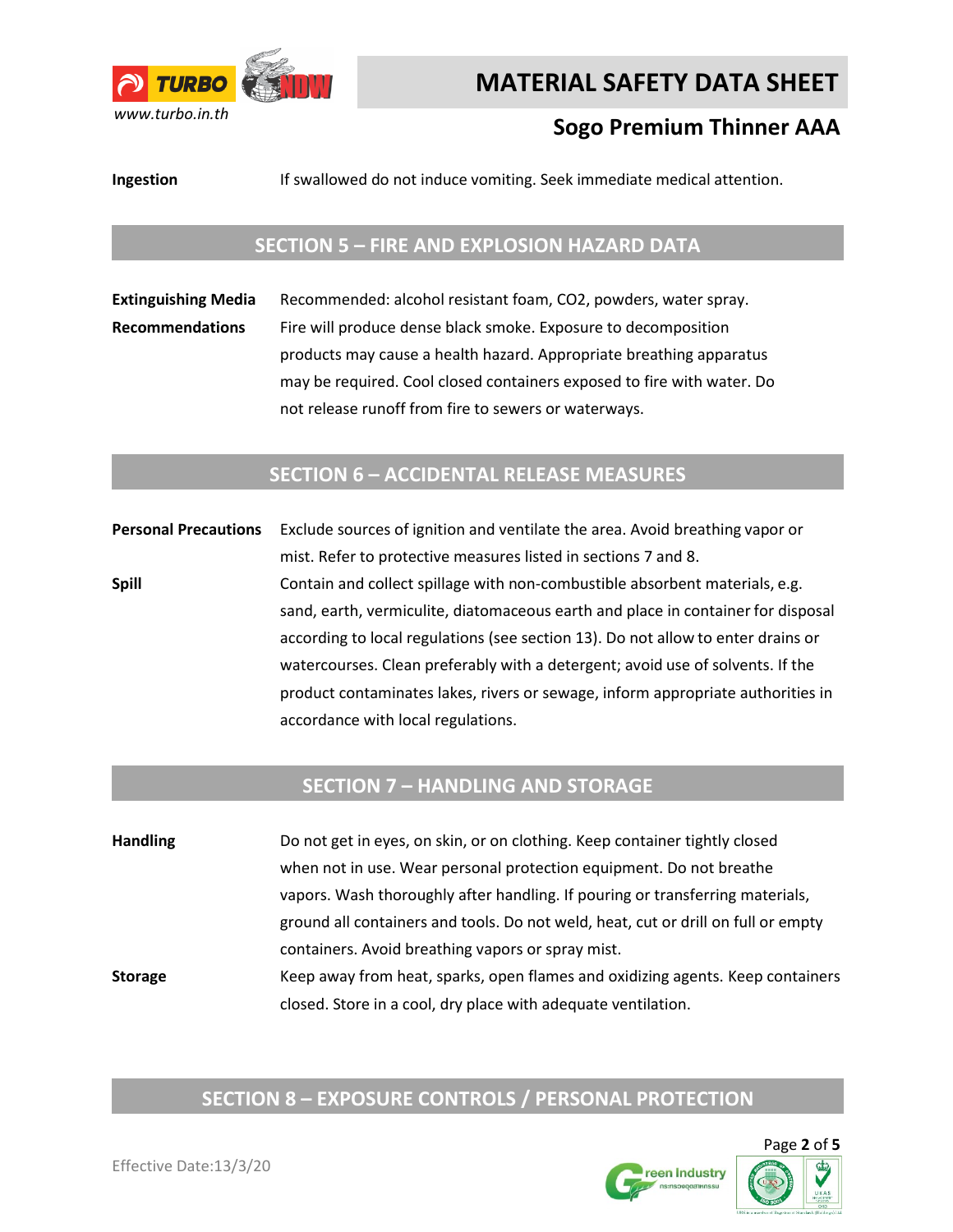



## **Sogo Premium Thinner AAA**

|             | Engineering Measures Provide forced air ventilation when applying in confined spaces.     |
|-------------|-------------------------------------------------------------------------------------------|
|             | Respiratory Protection Unlikely to be necessary. Use approved chemical filter respirator. |
| Eyes        | Safety glasses or chemical eye goggles are suggested.                                     |
| Hands       | Non-natural, non-butyl rubber gloves are recommended.                                     |
| <b>Skin</b> | Use protective clothing. Remove contaminated clothing and wash the affected               |
|             | with soap and water.                                                                      |

# **SECTION 9 – PHYSICAL AND CHEMICAL PROPERTIES**

| <b>Physical State</b>      | Liquid       |
|----------------------------|--------------|
| Color                      | Clear        |
| Odor                       | Solvent odor |
| <b>Specific Gravity</b>    | 0.80-0.85    |
| <b>Viscosity</b>           |              |
| <b>Solubility in Water</b> | Insoluble    |

### **SECTION 10 – STABILITY AND REACTIVITY**

**Stability** Stable under recommended storage and handling conditions (see section 7). Hazardous Decomposition Products carbon monoxide, carbon dioxide, smoke, oxides of nitrogen. **Strong exothermic reactions** oxidizing agents, strong alkalis, strong acids.

### **SECTION 11 – TOXICOLOGICAL INFORMATION**

Not Available

**SECTION 12 – ECOLOGICAL INFORMATION**

Prolonged or repeated contact may cause chronic dermatitis. Appreciable evaporation to air is expected in the environment.



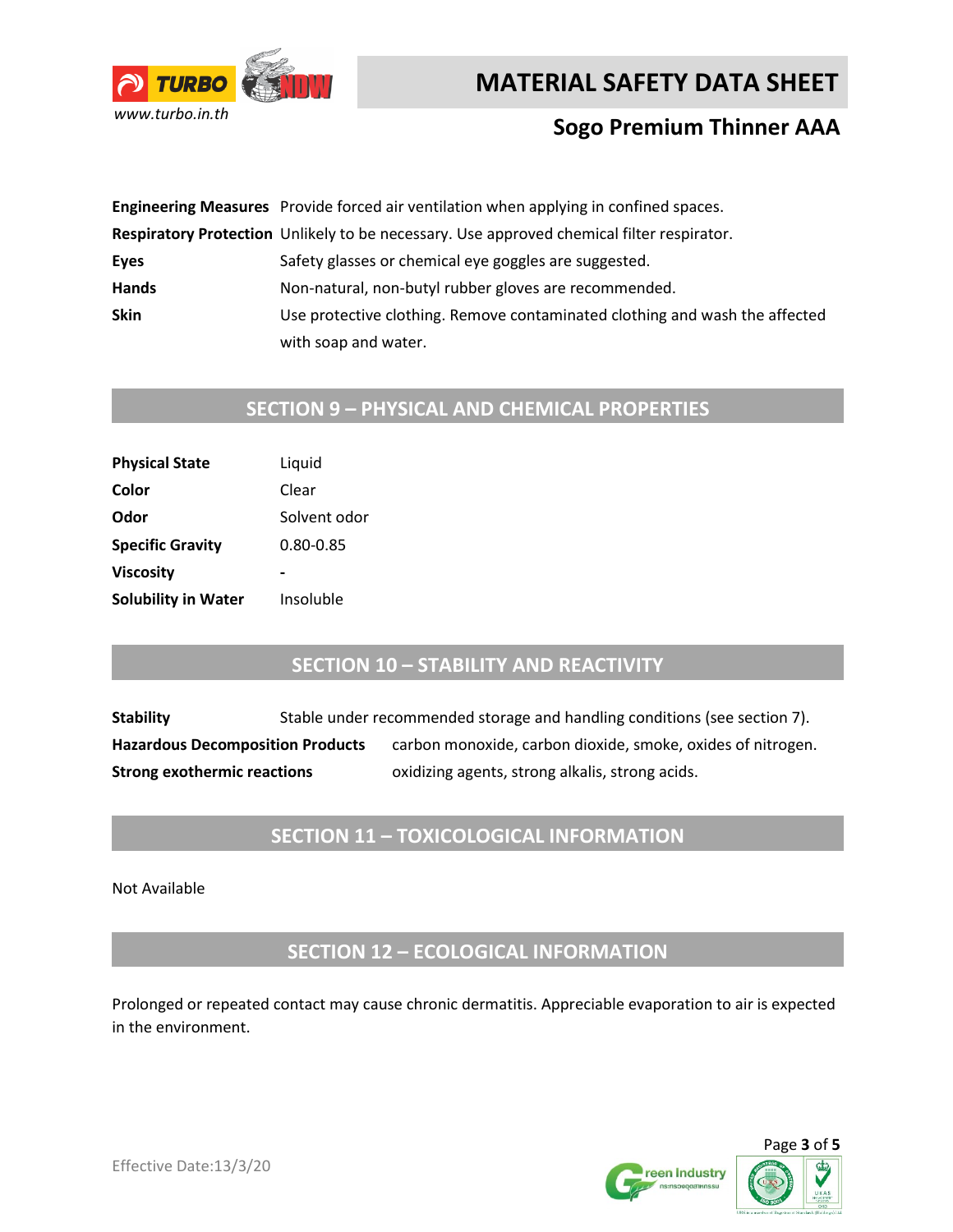

**MATERIAL SAFETY DATA SHEET** 

# **Sogo Premium Thinner AAA**

### **SECTION 13 – DISPOSAL CONSIDERATIONS**

#### **Method of disposal**

The generation of waste should be avoided or minimised wherever possible. Empty containers or liners may retain some product residues. This material and its container must be disposed of in a safe way. Dispose of surplus and non-recyclable products via a licensed waste disposal contractor. Disposal of this product, solutions and any by-products should at all times comply with the requirements of environmental protection and waste disposal legislation and any regional local authority requirements. Avoid dispersal of spilt material and runoff and contact with soil, waterways, drains and sewers.

### **SECTION 14 – TRANSPORT INFORMATION**

| Proper shipping name Thinner Solvent |      |
|--------------------------------------|------|
| Packing Group                        | ш    |
| <b>Hazard Class</b>                  | κ    |
| UN No.                               | 1263 |

### **SECTION 15 – REGULATORY INFORMATION**

Highly flammable Harmful by inhalation, in contact with skin and if swallowed Irritating to eye and skin Keep out of reach of children Keep away from sources of ignition – No Smoking Do not breathe gas/fumes/vapour/spray Avoid contact with skin and eyes Wear suitable protective clothing, gloves and eye/face protection

### **SECTION 16 – OTHER INFORMATION**

This document could not be used for certifying the quality of the product.

This document presents the information of the product and to be used for safety only.

**Remark** The above information and data given here is based on test, experiences that